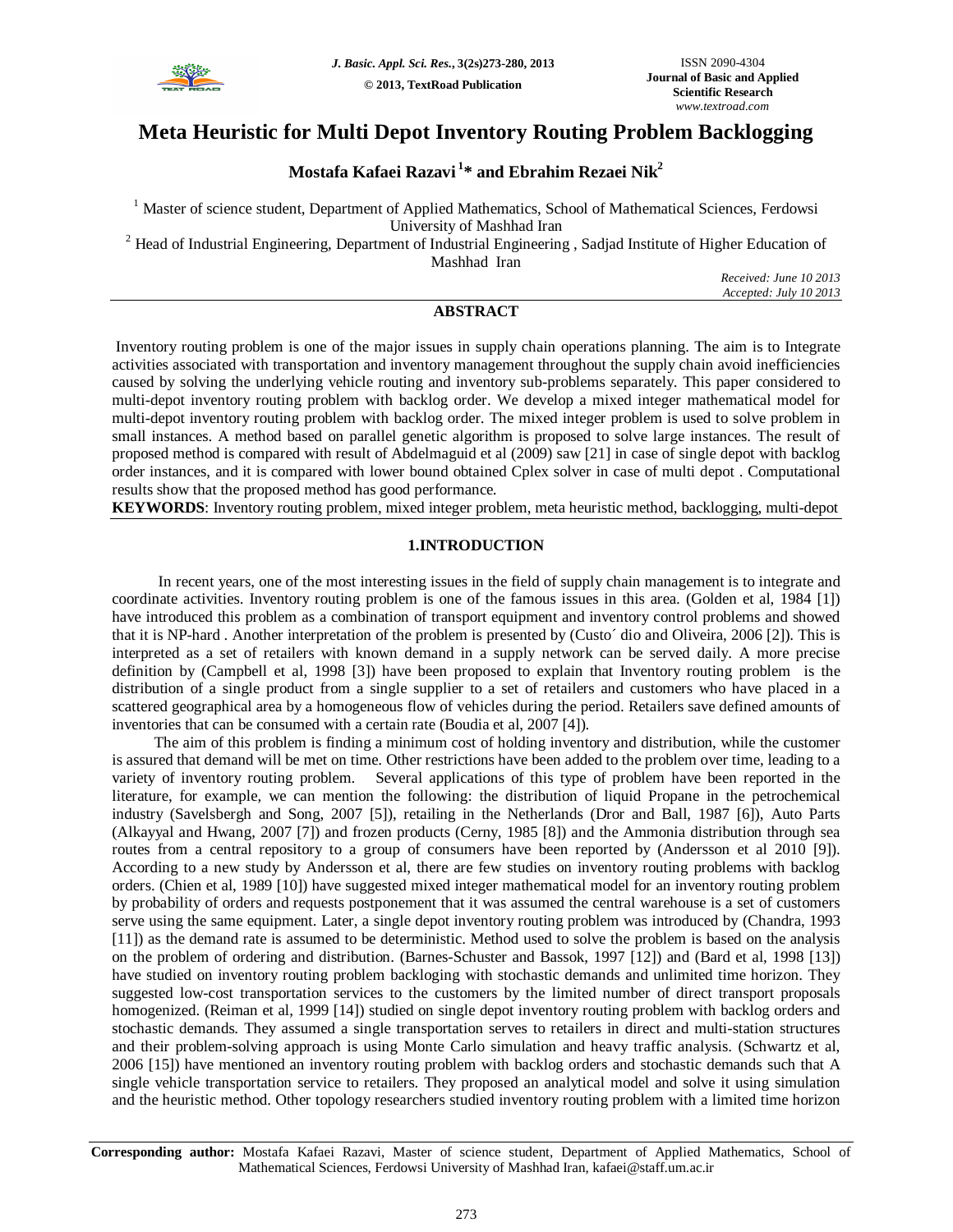(Savelsbergh and Song, 2008 [16-19]). (Abdelmaguid et al, 2006 [20]) have introduced a single depot inventory routing problem with backlog orders and absolute demand storage in which several vehicles traveling by the possibility of homogeneous. They are useful heuristic based genetic algorithm for solving the problem. Another useful heuristic for the problem has been proposed recently,and they have been improving their resolution (Abdelmaguid et al, 2009 [21]). Several articles studied on inventory routing problem in the supply network. (Liu and Chen, 2011 [27]) considered the problem of network and offered for providers and suppliers an affordable pricing. Furthermore, (Liu and Chen, 2012 [26]) considered the issue in the supply network and proposed variable neighborhood search for solving it.

 As noted, multi depot inventory routing problem have been studied in several cases. In all these cases it is assumed that no order has delayed and retailers usually use single depot (Andersson et al, 2009 [9]). Since the two main hypothesis investigated in several papers are violated in the real world, in this paper we consider the problem of new hypotheses to come closer to the real conditions. To solve the problem, we developed a mixed integer mathematical model that allows backlog orders from multi depot. Mathematical model is to find the best combination of transportation costs, deferred maintenance, and small examples for orders. To solve the problem with many clients in real terms, the problem is broken into two main sub-problems and then we solved each with a separate level. In the proposed method, the problem is searched at the macro level by a parallel genetic algorithm. To determine the optimality of decisions for macro-level problem, the problem is solved by a combinatorial algorithm. In the following, we describe the proposed solution. Other parts of this paper are as follows:

In Section 2, a mathematical model is developed for the problem. Algorithm is described in section 3 and the computational results are given in section 4. The conclusions are contained in section 5.

# **2.Problem defining and the mathematical model**

 In our model we consider two-level supply chain in which the retailer is set by the flow of services from different transport capacities that are homogeneous. In the first case, a central depot serves to a set of retailers that are geographically dispersed and have a specific request. Retailers have limited storage capacity and cannot store any of the products that they want. The problem is a multi period problem with finite time horizon. Retailer's demand in each period is assumed to be known and must be met by the end of the specified period. If the delivery is delayed by the depot , they will face with a fine called the cost of backlog orders. Retailer that has been delayed will serve the next periods. The main goal of the inventory routing problem is finding the appropriate balance between inventory costs (holding and shortage) and shipping costs. In multi depot problem, central depot, is replaced with multy depot .Other assumptions remain unchanged. Assumptions of routing equipment transportation problem in both cases are the same as the previous models.

 In this episode we have a mixed integer mathematical model for multi depot inventory routing problem with backlog orders. First, the sets, constants, parameters and decision variables used in the model are introduced: *Sets:* 

R: retailer set D: depot set T: time period set K: vehicle set *Constants and Parameters:*  C<sub>ij</sub>: Travel cost from retailer/depot i to retailer/depot j for  $\forall i$ , ( $R \cup D$ ) satisfying the triangular inequality:  $c_{ik} c_{kj} \ge c_{ij}$  (1) π<sub>i</sub>: Backlog cost per period per unit for  $\forall$  *i* $\in$ *R* hi: holding cost per period per unit for  $\forall$  i<sub>∈</sub>R  $d_{it}$ : Demand of retailer *i* in period *t* for  $\forall$  *i* $\in$  (*R*∪*D*),  $\forall$  *t* $\in$  *T*  $v_i$ : Storage capacity of retailer  $i$  for  $\forall$  i $\epsilon R$  $s_{ik}$ : Time to serve retailer *i* by vehicle *k* for  $\forall$  *i* $\in$ *R*,  $\forall$ *k* $\in$ *K* tij: Travel time from the retailer / supplier to retailer i / j Supplier t<sub>ii</sub>: travel time from retailer/ supplier *i* to retailer/supplier *i* for  $\forall$  *i*,*i* $\in$  ( $R \cup D$ ) b<sub>i</sub>: Initial amount of inventory of retailer *i* for  $\forall$  *i* $\in$ *R* L: Length of each time period Q: Vehicle capacity

M: A big positive constant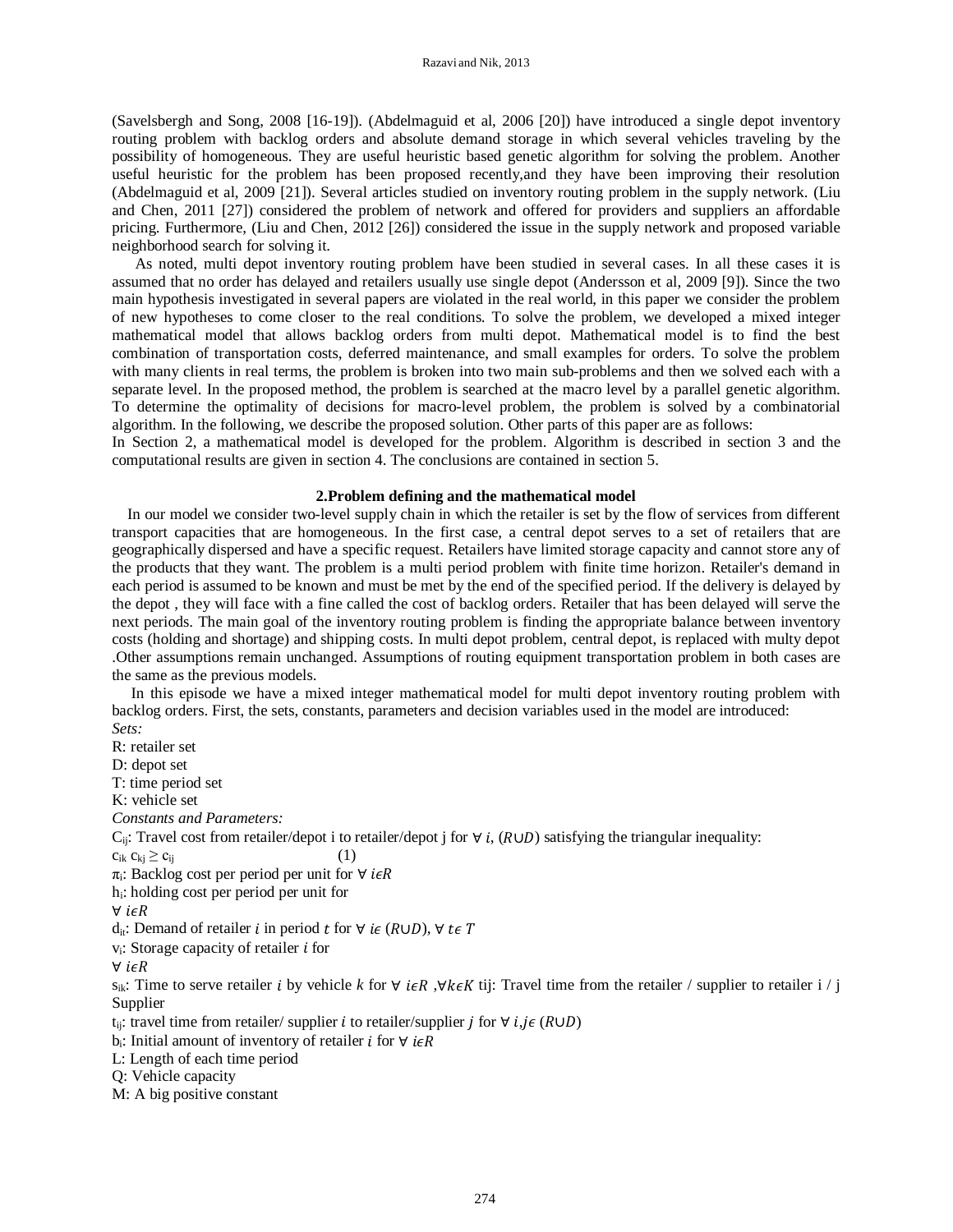N: Maximum number of the retailers

*Decision variables*

For  $\forall i$ , {R∪D},  $\forall t \in T$ ,  $\forall k \in K$ ,  $X_{i|kt}$  is equal to one if vehicle k travels from node i to node j in period t, otherwise it is zero.

 $I_{i,t}^-$ : Backlog amount incurred by retailer  $i$  in period  $t$ , for  $\forall$   $i \in R$ , $\forall$   $t \in T$ 

 $I_{i,t}^+$ : Inventory amount in retailer *i* store in period *t*, for ∀ *i*∈R,∀ *t*∈T

W<sub>ikt</sub>: The amount delivered to retailer *i* by vehicle *k* in period *t*, for  $\forall$  *i* $\epsilon R$ , $\forall$  *k* $\epsilon K$ , $\forall$  *t* $\epsilon T$ 

 $U_{i,t}$ : If a vehicle is serving retailer *i*, the number of the other retailers that should be visited by that vehicle after customer *i* in each period of time. It should be noted that *Ui*, is unique for  $\forall$  *i* $\epsilon R$ ,  $\forall$  *t* $\epsilon T$ .

The mathematical model has been developed based on a mathematical model of (Abdelmaguid et al 2009) is given by:

$$
Min z = \left(\sum_{i \in R \cup D} \sum_{j \in R \cup D} \sum_{k \in K} \sum_{t \in T} c_{ij} X_{ijkt}\right) + \left(\sum_{i \in R} \sum_{t \in T} \pi_i I_{i,t}^-\right) + \left(\sum_{i \in R} \sum_{t \in T} h_i I_{i,t}^+\right) \tag{2}
$$

Subject to:

$$
\sum_{k \in K} \sum_{j \in R \cup D} X_{ijkt} \le 1 \qquad \forall i \in R, \forall t \in T \text{ (3)}
$$
\n
$$
X_{ijkt} \le \sum_{p \in D} X_{pikt} + M(1 - U_{it}) \qquad \forall i, j \in R, \qquad i \ne j, \forall t \in T, \forall k \in K \text{ (4)}
$$
\n
$$
\sum_{\substack{n \in H \\ n \ne i}} \sum_{\substack{n \in H \\ n \ne i}} X_{inkt} - \sum_{\substack{n \in H \\ n \ne j}} X_{njkt} = 0 \qquad \forall k \in K, \forall n \in (R \cup D), \forall t \in T \text{ (5)}
$$
\n
$$
\sum_{\substack{n \in H \\ n \ne i}} \sum_{\substack{n \in H \\ n \ne i}} S_{ik} X_{ijkt} + \sum_{\substack{i \in R \cup D \\ i \in R \cup D \\ i \ne i}} \sum_{\substack{j \in H \\ n \ne i}} t_{ij} X_{ijkt} \le L \qquad \forall k \in K, \forall t \in T \text{ (6)}
$$
\n
$$
I_{i,t-1}^* + I_{i,t-1}^* I_{i,t-1}^* I_{i,t-1}^* \qquad \forall i \in R, \forall t \in T, \forall k \in K \text{ (7)}
$$
\n
$$
W_{jkt} \le Q \qquad \forall k \in K, \forall t \in T \text{ (10)}
$$
\n
$$
U_{i,t} - U_{j,t} + \sum_{\substack{k \in K \\ i \in K \cup D}} (N-1) X_{ijkt} \le (N-1) - 1 \qquad \forall i, j \in R; \forall t \in T \text{ (9)}
$$
\n
$$
U_{i,t} \ge N-1 \qquad \forall i \in R, \forall t \in T \text{ (12)}
$$
\n
$$
U_{i,t} \ge 1 \text{ and integer } \forall i \in R, \forall t \in T \text{ (13)}
$$
\n
$$
X_{ijkt} \in (0,1) \qquad \forall i, j \in (R \cup D), \qquad i \ne j, \forall k \in K, \forall t \in T \text{ (14)}
$$
\n
$$
W_{ikt} \ge 0 \qquad \forall i \in R, \forall t \in T \text{ (15)}
$$
\n
$$
I_{i
$$

The objective function Eq. (2) minimizes the total cost of transportation, backlog and holding inventories. The shortage and inventory carrying costs are calculated by the net backlog and inventory amount in the retailer's store at the end of each period. Equation (3) reassures that each retailer is visited only once by only one vehicle in each time period. Equation (4) indicates that each vehicle starts its trip from a depot and returns to the same depot during each time period. Equation (5) explains the ordinary flow conservation relationship. (according to both Eq. (4) and (5)). It is implied by Eq. (6) that the transfer time between retailers and suppliers does not exceed the length of a time period which is considered to be an eight hour time period. All the retailers are supposed to be served by the end of that period. Equation (7) is the inventory balance equation. Equation (8) indicates that the inventory of each retailer cannot exceed its storage capacity. Equation (9) and (10) define upper bounds on the delivery amounts by the vehicle capacity. Equations (11)-(13) are the MTZ sub-tour elimination relationships (Tucker et al, 1960).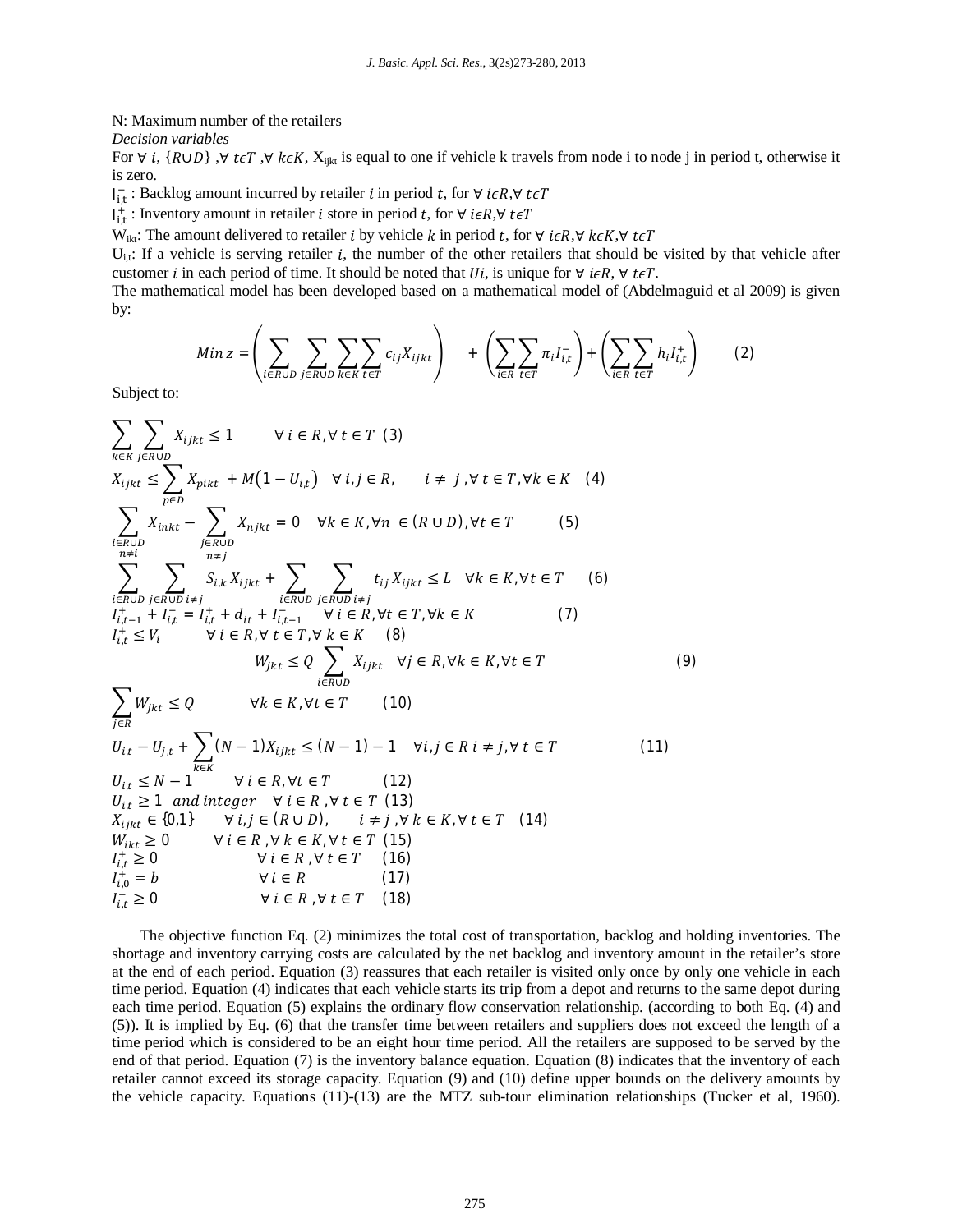Equations (14)-(16) and equation (18) are the domain constraints. Equation (17) indicates the initial amount of inventory at the retailer's store.

 The resulting model, called MDIRPB(Multi Depot Inventory Routing Problem Backlogging) , is mixed integer linear program and can be thought of as a combination of MDVRP (Multi Depot Vehicle Routing Problem) and an inventory control model. Because of the underlying VRP component, the problem is NP-hard and its complexity grows exponentially by increasing the number of retailers, depots, time periods. The tighter the due dates and capacity limitations, the more difficult the problem becomes to solve.

# **3.The solution method**

 One of the key decision in inventory routing problem is to determine how much to deliver to each retailer in each period and by which vehicle  $(w_{ikt})$ . Once this decision has been made, the inventory and backlog amounts can be determined using Equations (7) and (8). Then, a VRP can be solved for each period to find the best possible routes. Many researchers decompose an IRP into two sub problems: an inventory control sub-problem (SUB1) and a vehicle routing sub-problem (SUB2) (see for instance, [22, 23]). We will separate the problem into two main subthe amount of  $w_{ikt}$  is computed problems. In the first sub-problem amount of  $w_{ikt}$  is computed in the same genetic structure, and then the second sub-problem uses these amounts to find the most appropriate routes in each period. Distribution is determined by the balance between the costs of transportation , inventory and backlog order. The heuristic combined with the parallel genetic algorithm is presented to solve MDIRPB.

#### *3.1. MDVRP solution procedure*

 Vehicle routing problem is one of the key components of inventory routing problem. Therefore, the algorithm used for solving the underlying VRP should be an efficient one. In this paper, we employ an efficient algorithm for solving multi-depot vehicle routing problem. The method decomposes the multi-depot problem to several single depot ones following the ideas in (Gillet and Miller, 1971) . Then, each VRP is solved using an efficient saving based algorithm of (Clarke and Wright 1964). Afterwards, the solution is improved using a nearest neighborhood heuristic (NNH). The combination of these three algorithms helps us find a good solution for MDVRP part of MDIRPB.

# *3.2.Parallel genetic algorithm for solving MDIRPB*

 In this paper, genetic algorithm and a specific coding structure is presented for solving MDIRPB. The structure of the problem inventory (SUB1) is a model of  $(R*T)$  gene is a gene that if  $(r, t)$  of period t and r is the distributor. If the gene is a demand distribution for the period t to t+a-1 in period t is sent. *Fig.1* provides the answer for SUB1.

|                | T1             | T <sub>2</sub> | T3 | T <sub>4</sub> | T <sub>5</sub> | T <sub>6</sub> |
|----------------|----------------|----------------|----|----------------|----------------|----------------|
| R <sub>1</sub> |                |                | 2  |                |                | Λ              |
| R <sub>2</sub> | $\overline{3}$ | 0              |    | 0              | 3              | 0              |
| R <sub>3</sub> |                | 2              | 2  |                | C              | $\overline{2}$ |
| R <sub>4</sub> | 3              | $\overline{2}$ |    | $\overline{2}$ |                |                |
| R <sub>5</sub> |                | 2              | 3  |                |                | $\overline{2}$ |

*Figure 1. Structure of the gene SUB1*

 The initial solution is randomly generated. A single point mutation is a random change in the number of genes and integration with genetic operators has been used to cut a few corners. The roulette wheel is used for operator selection. Order value for each chromosome in the t period marked by issues related MDVRP hybrid algorithm presented in Section MDVRP solution procedure is solved. The fitness function is the sum of inventory and transportation costs will be calculated and included in the process of parallel genetic algorithm is used.

 Many ways to implement parallel genetic algorithm are presented. The most widely used method in multi-deme model by (Gross, 1985) proposed that it is used for problem solving MDIRP. Repeat the process of algorithm is described below.

**Step 1.** P of the population mutation rate, population size and different integration occurs.

**Step 2.** Chromosomes are initialized by different communities.

**Step 3.**  $i = 1$ 

**Step 4.** For  $p = 1$ . P repeat

*Step 4.1.* Fit for Chromosomes are calculated function values of p. (To calculate the fitness function must MDVRP combined for all periods presented to be solved by the hybrid algorithm)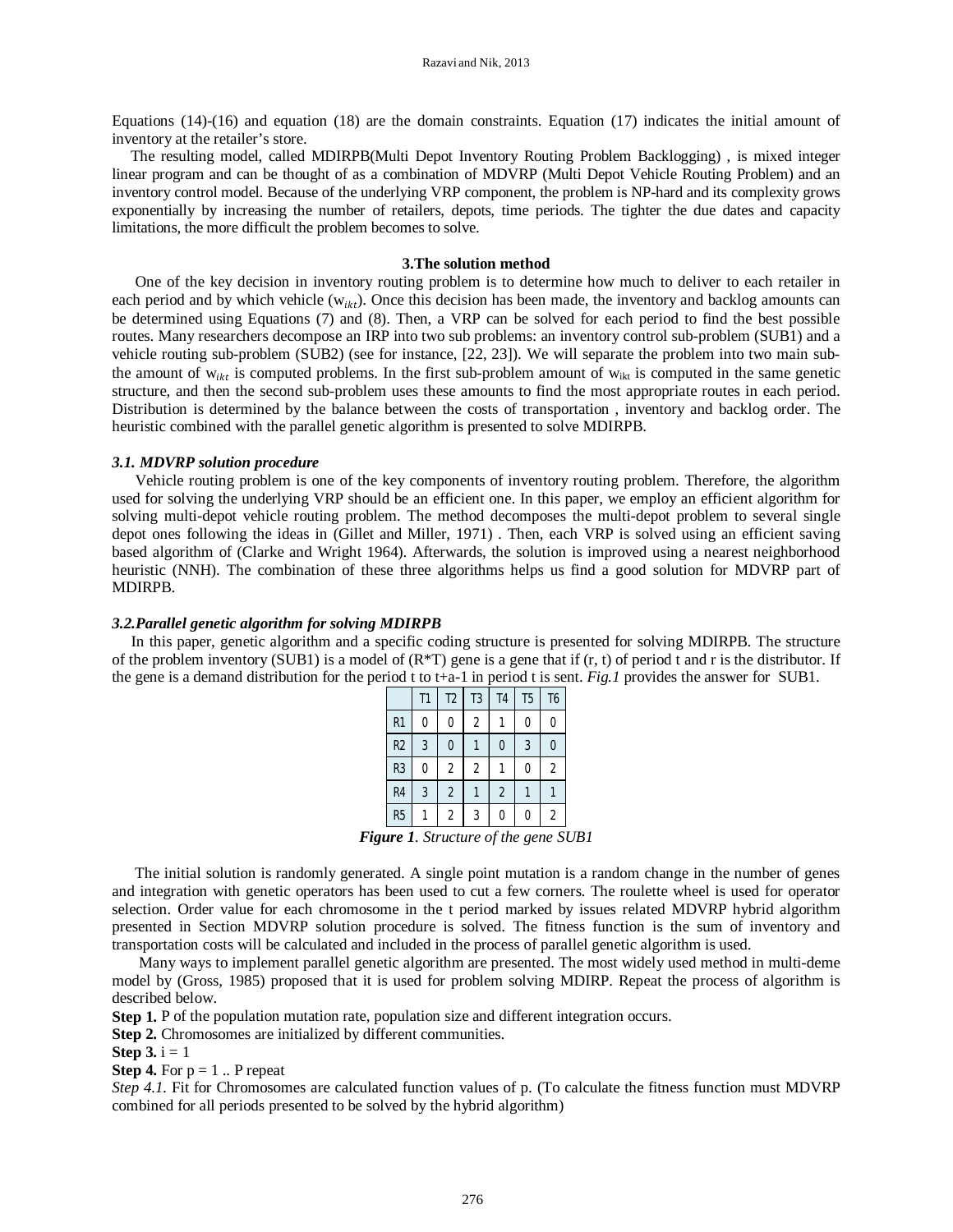*Step 4.2.* Operators of selection, mutation, and integrate apply over the p. *Step 4.3.* The next generation is determined. **Step 5.** If t% Epoch  $=0$ *Step 5.1.* Migration on topology *Step 5.2.* Replacement strategy based on immigration **Step 6.**  $i = i + 1$ Step 7., If  $i < I$  go to step 4.

Step 8. End

The communities formed in parallel computing and parallel operators, it also occurs.

#### **4. Computational results**

 To test the efficiency of the proposed heuristic method, IRPB problems have been solved in two cases: single depot IRPB and multi depot IRPB. The first case of samples [21] is used for comparison and for the second case of random sampling is used. Since there is no way to solve MDIRPB, in this article is used from the provided lower bound of CPLEX 12.2 software for MIP model. The heuristic method has been coded and compiled in MATLAB (version 2012) running under a core i7 processor with 4GB RAM. For single depot there are three scenarios proposed in [21]. The first and second scenarios contain 12 problem types. For each type, they generate and solve five samples. Each sample is shown by six digits. The first one represents the scenario number. The second and third ones are for customer count, and the fourth one is for time period count. The fifth one stands for the vehicle count, and the last one is the sample number in that problem type. *Table 1*, shows some samples of results is compared to the (Abdelmaguid et al, 2009) results .The overall results show that the proposed algorithm had a better balance between inventory costs and provide transportation. *Table 2* shows the results multi-depot IRPB. As can be seen in this table, the results obtained by parallel genetic algorithm are very close to those of Cplex.

*Fig.2,3* the average cost for solved examples show the algorithm under study. Graphs clearly show that the proposed algorithm than gives Abdelmaguid et al algorithm contributed more to the cost of inventory. This algorithm with a more appropriate balance between inventory costs and transportation, in addition to reducing costs and generating solutions are more appropriate.

*Figure 2. Comparison of the average cost of the parallel genetic algorithm and the ETCH-H algorithm*



*Figure 3. Comparison of various algorithms in terms of cost*



Figures 5 and 6 show parallel genetic algorithms for the problem solving of process 8-30272-3. As Figure 4 shows, the convergence of the algorithm is good. Figures 5 and 6, the results show that the algorithm for the period of 1 to 7.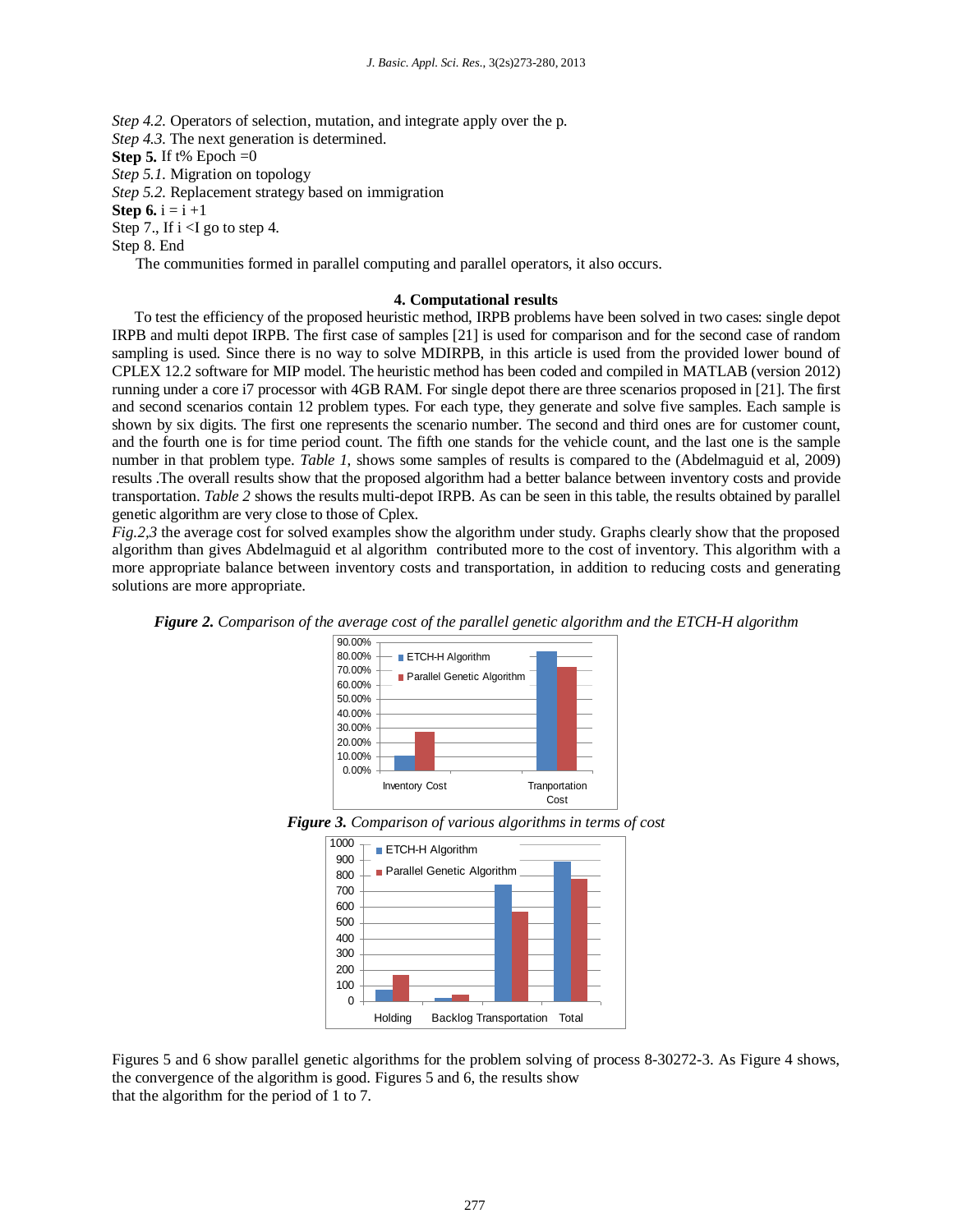# **5.Conclusion**

 This paper investigates multi-depot inventory routing problems allowing order backlogs. Due to the inevitability of backlogging in real world problems, and the existence of more than one supplier depot in most cases, the combination of these two features in an integrated model is of practical importance. The method developed herein helps to decrease the cost in comparison with the case where single depot IRP with no. To solve the problem, a mixed integer problem model proposed and parallel genetic algorithm is used to solve it. Algorithm computational results with the results in the single depot (Abdelmaguid et al 2009) compared the multiple depot at the lower bound of the obtained results are compared with CPLEX 12.2. The results show the efficiency of parallel genetic algorithm is suitable . As future research, we can assume MDIRPB synchronization problems and issues to be considered in the scheduling chain. Also MDIRPB developed exact solution algorithms or heuristics to solve by other methods or meta-heuristics.

Considering the problem of network providing IRP can also be used to model the real issues. IRP problem is to manage the distribution of food, particularly in major cities of capillary distribution is used.

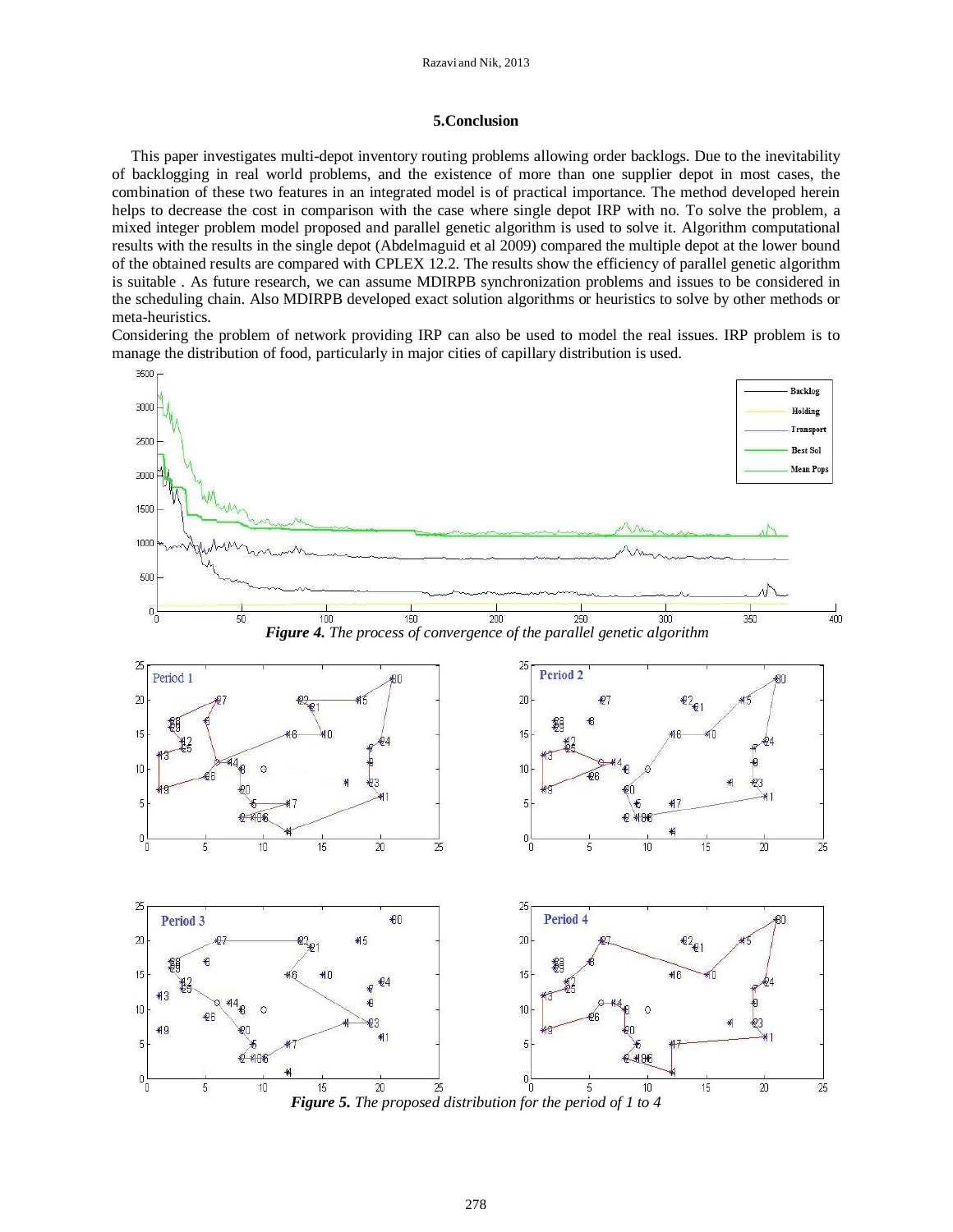

| <b>Table 1.</b> Comparison of parallel genetic algorithm with ETCH-H algorithm in IRPB |                                   |                |         |              |                         |                    |         |              |  |  |
|----------------------------------------------------------------------------------------|-----------------------------------|----------------|---------|--------------|-------------------------|--------------------|---------|--------------|--|--|
| Problem                                                                                | <b>Parallel Genetic Algorithm</b> |                |         |              | <b>ETCH-H Algorithm</b> |                    |         |              |  |  |
|                                                                                        | Transp.                           | <b>Backlog</b> | Holding | <b>Total</b> | Transp.                 | <b>Backlog</b>     | Holding | <b>Total</b> |  |  |
| $1 - 1072 - 1$                                                                         | 297.708                           | $\mathbf{0}$   | 124.9   | 422.6        | 351                     | $\overline{0}$     | 149.97  | 500.97       |  |  |
| $1-1072-2$                                                                             | 291.41                            | $\Omega$       | 148.09  | 439.5        | 436                     | $\Omega$<br>126.52 |         | 562.52       |  |  |
| $1-1072-3$                                                                             | 283.14                            | $\mathbf{0}$   | 137.47  | 420.61       | 342                     | $\mathbf{0}$       | 114.39  | 456.39       |  |  |
| $1-1072-4$                                                                             | 284.08                            | $\mathbf{0}$   | 108.49  | 392.57       | 453                     | $\overline{0}$     | 74.34   | 527.34       |  |  |
| 1-1072-5                                                                               | 294.53                            | $\Omega$       | 122.43  | 416.98       | 441                     | $\Omega$           | 103.68  | 544.68       |  |  |
| $2 - 1572 - 1$                                                                         | 854.13                            | 93.21          | 233.71  | 1181.1       | 1194                    | $\overline{0}$     | 51.92   | 1245.92      |  |  |
| 2-1572-2                                                                               | 718.18                            | 18.76          | 239.09  | 976.03       | 1137                    | 72.41              | 25.56   | 1234.97      |  |  |
| $2 - 1572 - 3$                                                                         | 899.02                            | 130.27         | 198.01  | 1227.3       | 1244                    | 40.5               | 65.88   | 1350.38      |  |  |
| 2-1572-4                                                                               | 869.1                             | 22.8           | 207.19  | 1099.1       | 1080                    | 15.65              | 99.43   | 1195.08      |  |  |
| $2 - 1572 - 5$                                                                         | 782.36                            | 59.32          | 229.83  | 1071.5       | 1180                    | 188.07             | 20.89   | 1388.96      |  |  |
| $3-3027-1$                                                                             | 565.86                            | 75.65          | 171.16  | 812.67       | 781                     | 16.25              | 51.05   | 848.3        |  |  |
| $3 - 3027 - 2$                                                                         | 579.83                            | 26.78          | 181.33  | 787.94       | 766                     | 6.18               | 55.4    | 827.58       |  |  |
| $3-3027-3$                                                                             | 641.13                            | 45.52          | 137.87  | 824.52       | 83                      | $\Omega$           | 51.16   | 934.16       |  |  |
| $3-3027-4$                                                                             | 562.7                             | 81.77          | 164.98  | 809.45       | 827                     | 10.47              | 50.61   | 888.08       |  |  |
| $3-3027-5$                                                                             | 643.16                            | 94.65          | 149.54  | 887.35       | 870                     | $\Omega$           | 31.59   | 901.59       |  |  |
| Average                                                                                | 571.089                           | 43.2486667     | 170.273 | 784.615      | 745.66667               | 23.302             | 71.4927 | 893.795      |  |  |
| <b>Share Of</b>                                                                        | 72.79 %                           | 27.21 %        |         |              | 83.43 %                 | 10.61 %            |         |              |  |  |
| <b>The Total</b>                                                                       |                                   |                |         |              |                         |                    |         |              |  |  |
| Cost                                                                                   |                                   |                |         |              |                         |                    |         |              |  |  |

*Table 2. Comparison of parallel genetic algorithm with lower bound obtained by CPLEX 12.2 in MDIRPB*

| <b>Problem</b>   | <b>Cplex</b> |                             |                                     |                          |         | <b>Parallel Genetic Agorithm</b> |         |             |              |                          |
|------------------|--------------|-----------------------------|-------------------------------------|--------------------------|---------|----------------------------------|---------|-------------|--------------|--------------------------|
|                  | <b>Time</b>  | <b>Best</b><br><b>Bound</b> | <b>Objective</b><br><b>Function</b> | <b>Optimality</b><br>Gap | Holding | <b>Backlog</b>                   | Transp. | <b>Time</b> | <b>Total</b> | <b>Optimality</b><br>Gap |
| $05 - 2 - 7 - 1$ | 00:31:47     | 227.18                      | 227.19                              | $0.00\%$                 | 50.85   | $\Omega$                         | 184.11  | 00:00:02    | 230.268059   | 1.36%                    |
| $05 - 2 - 7 - 2$ | 00:03:45     | 148.64                      | 148.66                              | 0.01%                    | 31.23   | 0                                | 120.8   | 00:00:01    | 149.41426    | 0.52%                    |
| $05 - 2 - 7 - 3$ | 02:23:29     | 213.378                     | 213.4091                            | 0.01%                    | 72.32   | $\overline{0}$                   | 143.34  | 00:00:02    | 216.90148    | 1.65%                    |
| $10-2-5-1$       | 02:34:05     | 213.76                      | 227.23                              | 6.30%                    | 65.76   | 0                                | 164.48  | 00:00:03    | 214.781989   | 0.48%                    |
| $10-2-5-2$       | 02:44:03     | 230.61                      | 253.53                              | 9.94%                    | 76.27   | $\overline{0}$                   | 161.08  | 00:00:07    | 231.448954   | 0.36%                    |
| $10-2-5-3$       | 02:35:05     | 229.89                      | 246.91                              | 7.40%                    | 63.95   | 0                                | 176.9   | 00:00:05    | 235.368635   | 2.38%                    |
| Average          | 01:48:42     | 210.576                     | 219.48818                           | 3.95%                    | 60.0633 | 0                                | 158.452 | 00:00:03    | 2313.030563  | 1.13%                    |

**Acknowledgements.** I gratefully thank to Dr Hossein Taghizadeh Kakhki for his helpful comments and suggestions.